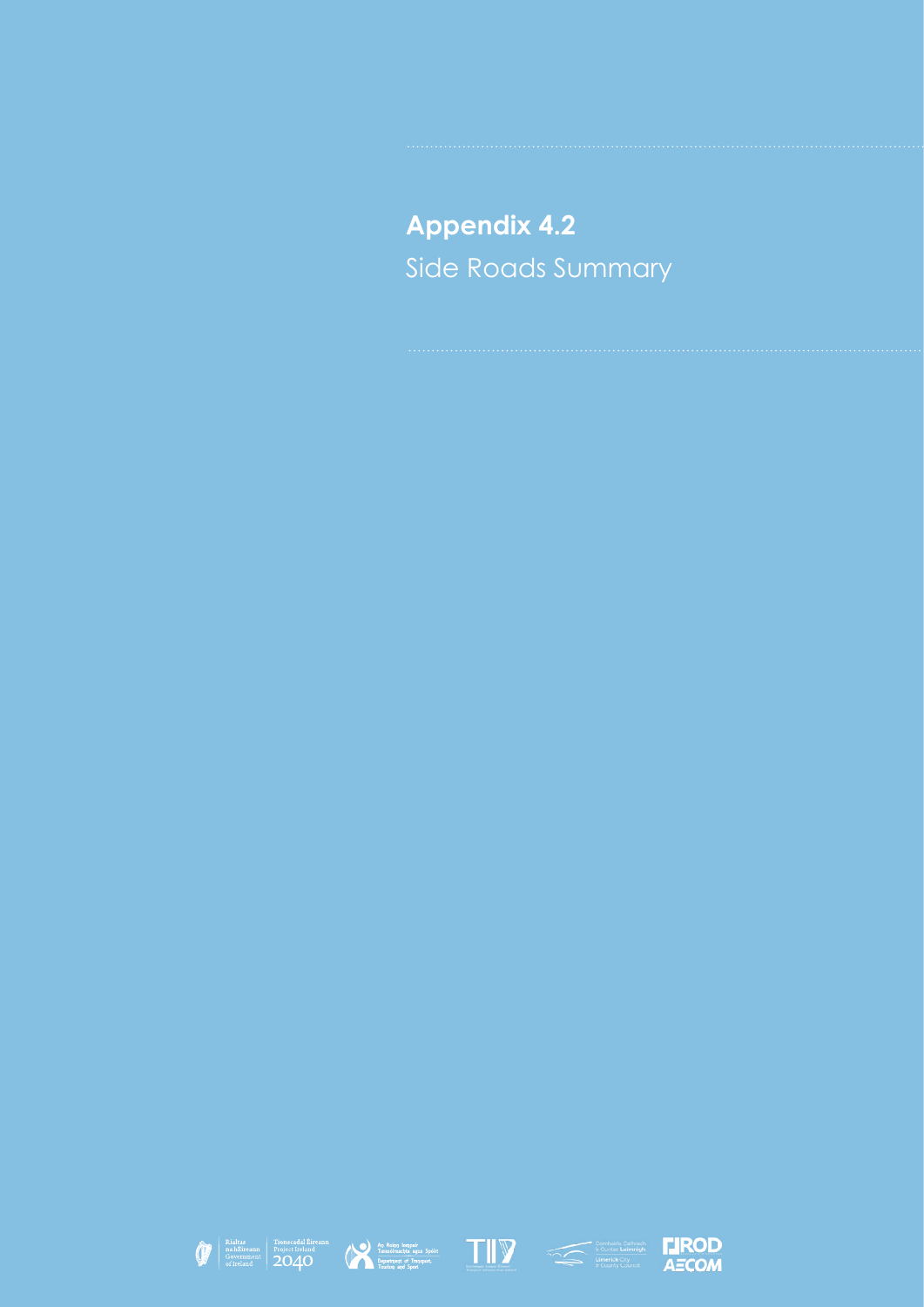## **APPENDIX 4.2 Side Roads Summary**

Each side road that is affected by the proposed road development is detailed in Table 4.2.1, below, together with the relevant adjacent carriageway width, hard-strip width and approximate verge width. Side road alignment drawings are included in Volume 3, Figures 4.50 – 4.66.

| Road Name                     |                            |                             |                                                                 |                                                               |               | <b>Realigned / New Section</b>                                                                                |                                         |  |  |
|-------------------------------|----------------------------|-----------------------------|-----------------------------------------------------------------|---------------------------------------------------------------|---------------|---------------------------------------------------------------------------------------------------------------|-----------------------------------------|--|--|
|                               | <b>Townland</b>            | <b>Mainline</b><br>Chainage | <b>Proposed Sideroad</b><br><b>Treatment</b>                    | <b>Existing Cross-</b><br>Section (m)                         | Length<br>(m) | <b>Cross section</b>                                                                                          | <b>Design</b><br><b>Speed</b><br>(km/h) |  |  |
|                               |                            |                             | <b>Section A</b>                                                |                                                               |               |                                                                                                               |                                         |  |  |
| L-6188 Port<br>Access<br>Road | Corgrig                    | $1+000$                     | <b>Realigned Port Access</b><br>Road to new roundabout          | 7.0m carriageway /<br>2.0m verges                             | 150           | Type 2 Single<br>7.0m carriageway / 0.5m<br>hard strips / 3.0m verges                                         | 50                                      |  |  |
| N69<br>(Roundabout<br>North)  | Corgrig                    | $1+000$                     | Realigned at-grade to new<br>roundabout                         | 7.0m carriageway /<br>0.5m hard strips /<br>3.0m verges       | 120           | Type 2 Single<br>7.0m carriageway / 0.5m<br>hard strips / 3.0m verges                                         | 60                                      |  |  |
| N69<br>(Roundabout<br>South)  | Corgrig                    | $1+000$                     | Realigned at-grade to new<br>roundabout                         | 7.3m carriageway /<br>2.5m hard<br>shoulders / 1.5m<br>verges | 120           | 7.3m carriageway / 2.5m<br>hard shoulders / 1.5m<br>verges                                                    | 60                                      |  |  |
| N69                           | Robertstown                | $2 + 620$                   | Widened on-line over<br>Robertstown River,<br>mainline over N69 | 7.0m carriageway /<br>1.0m verges                             | 290           | Type 3 Single<br>6.0m carriageway / 0.5m<br>hard strips / 3.0m verges +<br>3.0m shared footpath /<br>cycleway | 85                                      |  |  |
| L-6069                        | Robertstown                | $2 + 620$                   | Realigned at-grade to tie<br>into realigned Existing N69        | 4.7m carriageway                                              | 40            | 5.0m carriageway / 1.0m<br>verges                                                                             |                                         |  |  |
| L-6068                        | Robertstown /<br>Rincullia | $3 + 615$                   | <b>Road Severed</b>                                             | 4.2m carriageway                                              |               |                                                                                                               |                                         |  |  |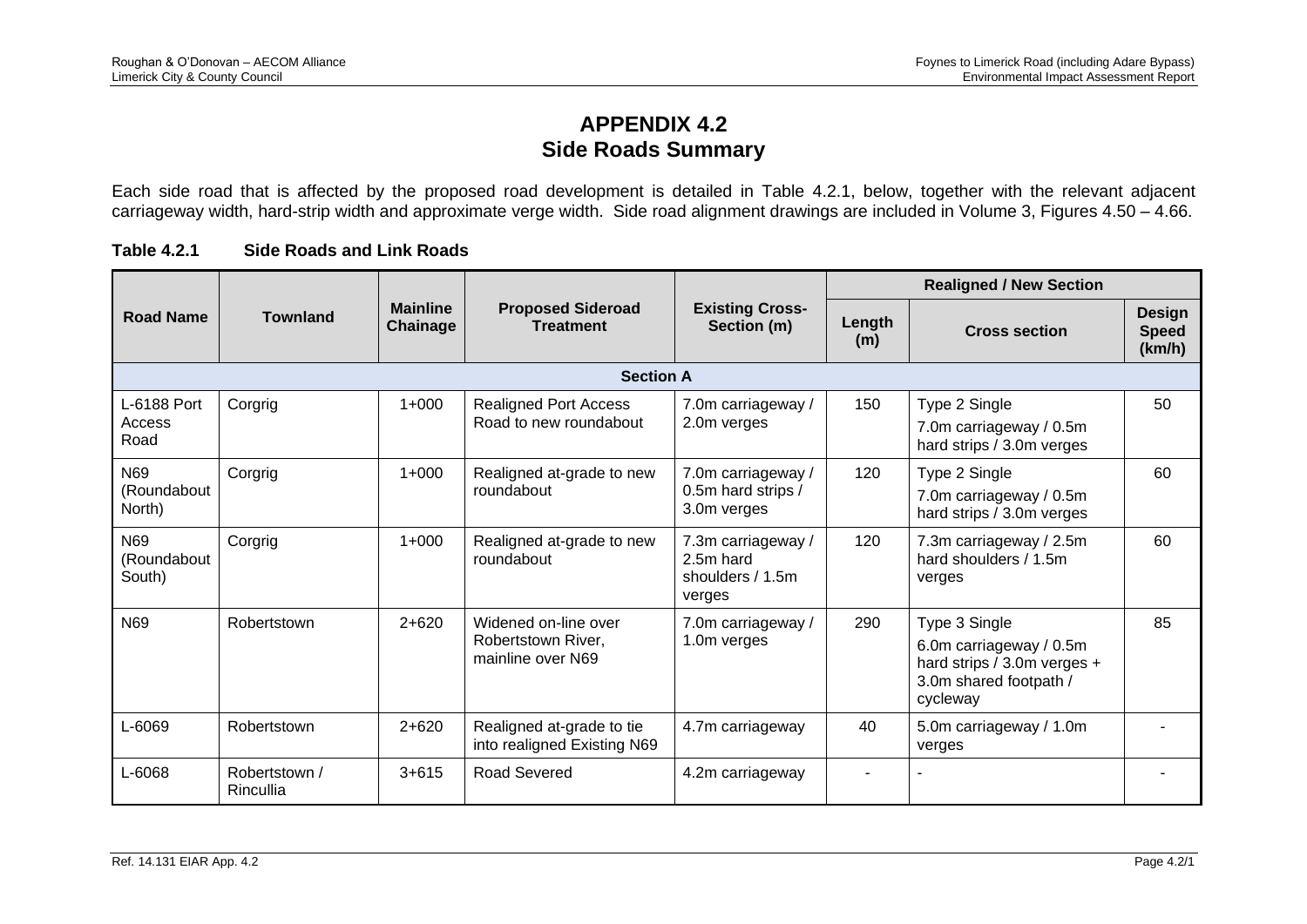| <b>Road Name</b>                   |                              |                             |                                                                                                                   |                                                                                   | <b>Realigned / New Section</b> |                                                                                                |                                         |  |  |
|------------------------------------|------------------------------|-----------------------------|-------------------------------------------------------------------------------------------------------------------|-----------------------------------------------------------------------------------|--------------------------------|------------------------------------------------------------------------------------------------|-----------------------------------------|--|--|
|                                    | <b>Townland</b>              | <b>Mainline</b><br>Chainage | <b>Proposed Sideroad</b><br><b>Treatment</b>                                                                      | <b>Existing Cross-</b><br>Section (m)                                             | Length<br>(m)                  | <b>Cross section</b>                                                                           | <b>Design</b><br><b>Speed</b><br>(km/h) |  |  |
| Cooper's<br>Lane                   | Mulderricksfield             | $5 + 745$                   | Realigned access track over<br>mainline                                                                           | 3.0m carriageway                                                                  | 960                            | 4m carriageway / 1m verge                                                                      | 30                                      |  |  |
|                                    |                              |                             | <b>Section B</b>                                                                                                  |                                                                                   |                                |                                                                                                |                                         |  |  |
| L-1220                             | Ballyellinan /<br>Ballyclogh | $10+080$                    | Realigned<br>on-line,<br>new<br>bridge<br>over<br>proposed<br><b>Askeaton Link Road</b>                           | 4.8m carriageway                                                                  | 630                            | 5.0m carriageway<br>1.5m<br>verges                                                             | 70                                      |  |  |
| L-6062                             | Ballyellinan                 | $10+080$                    | Realigned vertically to tie in<br>with Realigned L1220                                                            | 4.5m carriageway                                                                  | 350                            | 5.0m carriageway<br>1.5m<br>$\sqrt{2}$<br>verges                                               | 70                                      |  |  |
| R518                               | Graigeen /<br>Ballingarrane  | $12+000$                    | Realigned at-grade to new<br>roundabout                                                                           | 8.0m carriageway /<br>1.0m verge north /<br>3.0m footpath south                   | 130                            | 6.0m carriageway<br>2 x 0.5m hard strips<br>$1,0 - 3.0m$ verges north /<br>3.0m footpath south | 50                                      |  |  |
| N69 Foynes<br>(Roundabout<br>West) | Cloonreask                   | $12+000$                    | Realigned at-grade to new<br>roundabout                                                                           | 7.3m carriageway /<br>2.5 <sub>m</sub><br>hard<br>shoulders / 1.5m<br>verges      | 180                            | Type 1 Single<br>7.3m carriageway / 2.5m<br>hard shoulders / 3.0m<br>verges                    | 85                                      |  |  |
| N69 Foynes<br>(Roundabout<br>East) | Cloonreask                   | $12+000$                    | Realigned at-grade to new<br>roundabout                                                                           | 7.3m carriageway /<br>2.5 <sub>m</sub><br>hard<br>shoulders $/$<br>1.5m<br>verges | 460                            | Type 1 Single<br>7.3m carriageway / 2.5m<br>hard shoulders / 3.0m<br>verges                    | 85                                      |  |  |
|                                    | <b>Section C</b>             |                             |                                                                                                                   |                                                                                   |                                |                                                                                                |                                         |  |  |
| L-1220                             | Ballyclogh                   | 20+660                      | Alignment<br>unchanged.<br>Proposed<br>road<br>development on bridge over<br>local road. Verge widened to<br>west | 4.2m carriageway /<br>0.5m verges                                                 |                                | Widened 3.0m verge west                                                                        | 70                                      |  |  |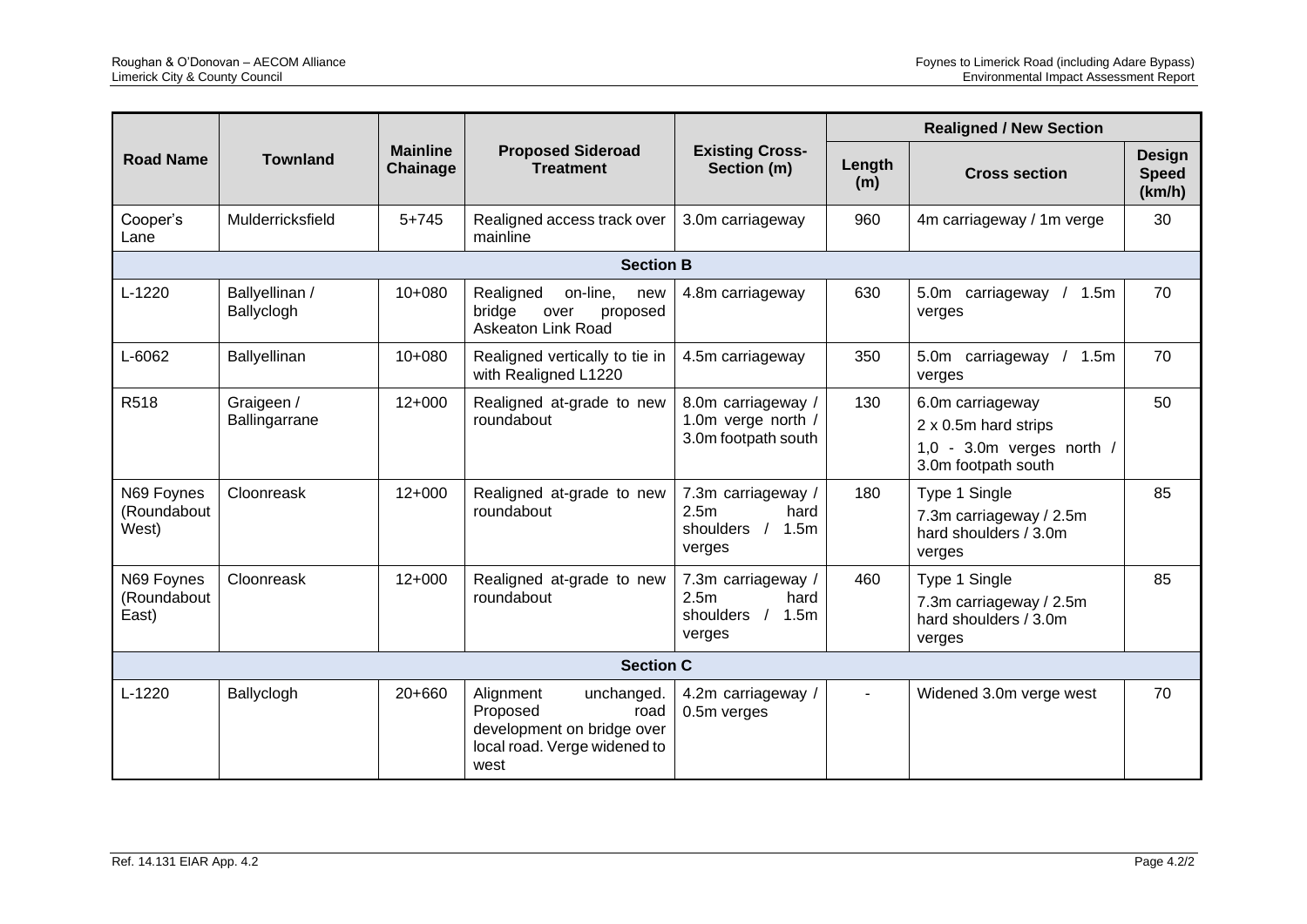|                                                                      | <b>Townland</b>               |          | <b>Mainline</b><br><b>Proposed Sideroad</b><br><b>Treatment</b>                                                                      |                                                                               | <b>Realigned / New Section</b> |                                                                                                                                                                              |                                         |  |
|----------------------------------------------------------------------|-------------------------------|----------|--------------------------------------------------------------------------------------------------------------------------------------|-------------------------------------------------------------------------------|--------------------------------|------------------------------------------------------------------------------------------------------------------------------------------------------------------------------|-----------------------------------------|--|
| <b>Road Name</b>                                                     |                               | Chainage |                                                                                                                                      | <b>Existing Cross-</b><br>Section (m)                                         | Length<br>(m)                  | <b>Cross section</b>                                                                                                                                                         | <b>Design</b><br><b>Speed</b><br>(km/h) |  |
| $L-1236$                                                             | Baunreagh/<br>Ballynacaheragh | $22+550$ | Realigned west of existing<br>road,<br>to<br><b>Cross</b><br>over<br>proposed road development<br>on a bridge                        | 5.7 carriageway                                                               | 260                            | 6.0 <sub>m</sub><br>carriageway<br>3.0 <sub>m</sub><br>verges                                                                                                                | 70                                      |  |
| $L-1222$                                                             | Graigeen                      | 26+535   | Realigned south of existing<br>road<br>to<br>under<br>pass<br>proposed road development<br>bridge                                    | 4.9 carriageway                                                               | 380                            | 5.0m carriageway /<br>3.0m<br>verges                                                                                                                                         | 85                                      |  |
| R518                                                                 | Graigeen                      | 26+685   | Alignment<br>unchanged.<br>R <sub>5</sub> 18<br>under<br>to<br>pass<br>proposed road development<br>bridge, verge widened to<br>east | 5.5 carriageway                                                               |                                | Widened 3.0m verge east                                                                                                                                                      | 85                                      |  |
| $L - 6132$                                                           | Ballingarrane                 | $27+650$ | Realigned on-line of existing<br>road under new bridge                                                                               | 4m carriageway                                                                | 140                            | 4m carriageway<br>$/ 1.0m -$<br>3.0m verge                                                                                                                                   | 70                                      |  |
|                                                                      |                               |          | <b>Section D</b>                                                                                                                     |                                                                               |                                |                                                                                                                                                                              |                                         |  |
| N <sub>21</sub><br>Rathkeale<br>Road<br>Link<br>(Roundabout<br>West) | Rathkeale                     | $50+000$ | Realigned<br>0f<br>west<br>Rathkeale<br>Roundabout<br>South                                                                          | 7.3m carriageway /<br>3.0 <sub>m</sub><br>hard<br>1.5m<br>shoulders<br>verges | 580                            | Type 3 Single<br>6.0m carriageway /<br>0.5 <sub>m</sub><br>strips / 3.0m verge<br>hard<br>north, 6m verge south incl<br>3.0m wide shared space<br>Cycle /pedestrian facility | 60                                      |  |
| N <sub>21</sub><br>Rathkeale<br>(Roundabout<br>East)                 | Rathkeale                     | 50+000   | Realigned east of Rathkeale<br>Roundabout South                                                                                      | 7.3m carriageway /<br>3.0 <sub>m</sub><br>hard<br>shoulders<br>1.5m<br>verges | 340                            | Type 3 Single<br>6.0m carriageway / 0.5m<br>hard strips / 3.0m verges                                                                                                        | 85                                      |  |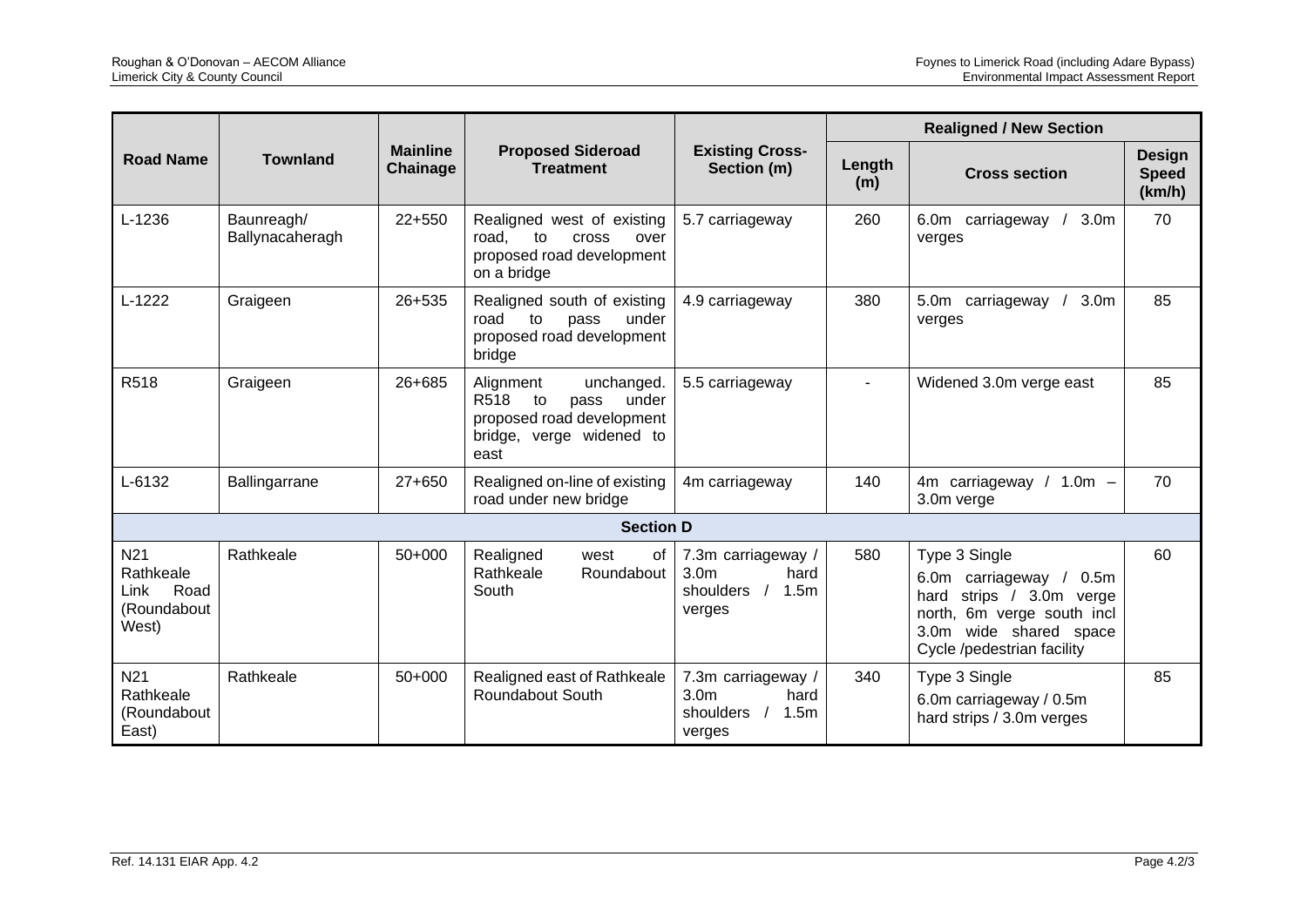| <b>Road Name</b>                                  |                                                       |                             |                                                                                          |                                                                                   | <b>Realigned / New Section</b> |                                                                             |                                         |  |
|---------------------------------------------------|-------------------------------------------------------|-----------------------------|------------------------------------------------------------------------------------------|-----------------------------------------------------------------------------------|--------------------------------|-----------------------------------------------------------------------------|-----------------------------------------|--|
|                                                   | <b>Townland</b>                                       | <b>Mainline</b><br>Chainage | <b>Proposed Sideroad</b><br><b>Treatment</b>                                             | <b>Existing Cross-</b><br>Section (m)                                             | Length<br>(m)                  | <b>Cross section</b>                                                        | <b>Design</b><br><b>Speed</b><br>(km/h) |  |
| Rathkeale<br>Junction<br>Dumbbell<br>Connector    | Rathkeale                                             | $50+000$                    | Dumbbell Connector Road<br>at Rathkeale Junction                                         | 7.3m carriageway /<br>3.0 <sub>m</sub><br>hard<br>shoulders $/$<br>1.5m<br>verges | 90                             | Type 3 Single<br>6.0m carriageway / 0.5m<br>hard strips / 3.0m verges       | 70                                      |  |
| $L-1203$<br>Pallaskenry<br>Road                   | Rathkeale                                             | $50 + 185$                  | Realigned on-line of existing<br>road, mainline underbridge                              | 6.0m carriageway /<br>0.5m verges                                                 | 250                            | 6.0m carriageway / 1.5m<br>verge west / 3.0m verge<br>east                  | 85                                      |  |
| $L - 6023$<br><b>Blossomhill</b><br>Road          | Blossomhill/<br>Rathkeale<br>Commons                  | $51 + 530$                  | Realigned east of existing<br>road on new bridge over<br>motorway                        | 4m carriageway                                                                    | 390                            | 6.0m carriageway / 1.0m<br>verge west / 1.5m verge<br>east                  | 60                                      |  |
| $L - 8027$<br>North Clogh<br>West Road            | Clogh West /<br>Blossomhill /<br>Rathkeale<br>Commons | $51 + 530$                  | Severed<br>realigned<br>and<br>north of the proposed M21                                 | 4m carriageway                                                                    | 510                            | 4.0m carriageway / 1.5m<br>verges                                           | 60                                      |  |
| L-8027<br>South &<br>L52309<br>Amogan Beg<br>Road | Croagh Commons /<br>Amogan Beg                        | 51+950                      | Realigned<br>south<br>οf<br>M21<br>proposed<br>and<br>improved L6023 Blossomhill<br>Road | 3.2m carriageway                                                                  | 300                            | 4.0m carriageway / 1.0m<br>verges                                           | 50/30                                   |  |
| $L-1421$<br>Croagh-<br>Cappagh<br>Road            | Croagh                                                | 54+450                      | Road<br>Cappagh<br>over<br>motorway                                                      | 4.8m carriageway                                                                  | 170                            | 1.5m verge<br>5.0m carriageway<br>2.0m verge                                | 60                                      |  |
| Croagh<br>Junction<br>Link Road                   | Croagh                                                | 55+590                      | New link road south of<br>Junction to Existing N21                                       | <b>NA</b>                                                                         | 430                            | Type 1 Single<br>7.3m carriageway / 2.5m<br>hard shoulders / 3.0m<br>verges | 70                                      |  |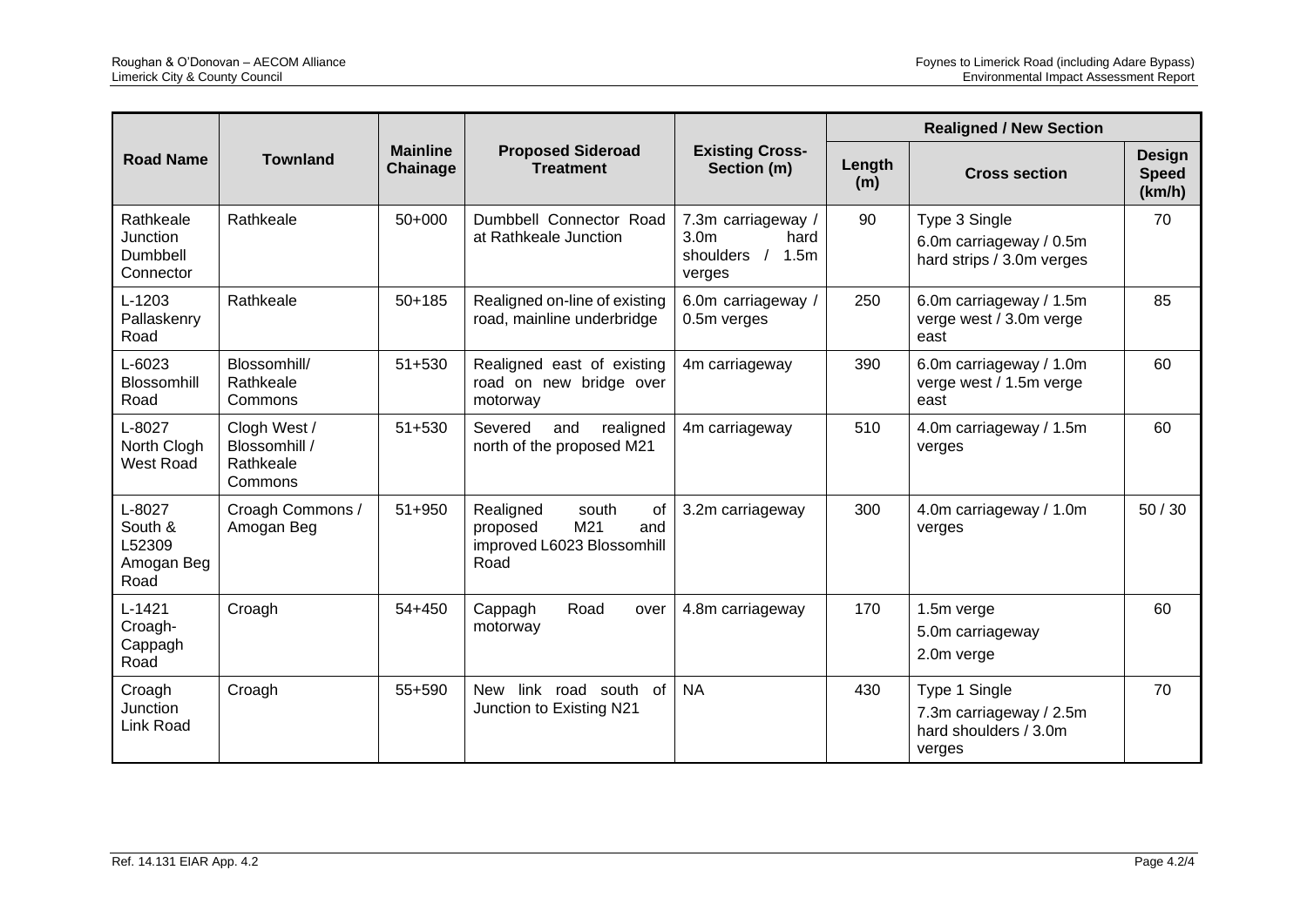|                                                       | <b>Townland</b>                       |                             | <b>Proposed Sideroad</b><br><b>Treatment</b>                                                                                    |                                                                                             | <b>Realigned / New Section</b> |                                                                             |                                         |  |
|-------------------------------------------------------|---------------------------------------|-----------------------------|---------------------------------------------------------------------------------------------------------------------------------|---------------------------------------------------------------------------------------------|--------------------------------|-----------------------------------------------------------------------------|-----------------------------------------|--|
| <b>Road Name</b>                                      |                                       | <b>Mainline</b><br>Chainage |                                                                                                                                 | <b>Existing Cross-</b><br>Section (m)                                                       | Length<br>(m)                  | <b>Cross section</b>                                                        | <b>Design</b><br><b>Speed</b><br>(km/h) |  |
| <b>Existing N21</b><br>Croagh<br>(Roundabout<br>West) | Croagh                                | 55+590                      | Existing N21 realigned west<br>Link Road<br>of Croagh<br>Junction                                                               | 7.3m carriageway /<br>3.0 <sub>m</sub><br>hard<br>shoulders /<br>3.0 <sub>m</sub><br>verges | 100                            | Type 1 Single<br>7.3m carriageway / 2.5m<br>hard shoulders / 3.0m<br>verges | 85                                      |  |
| <b>Existing N21</b><br>Croagh<br>(Roundabout<br>East) | Croagh                                | 55+590                      | Existing N21 realigned east<br>Link Road<br>Croagh<br>of<br>Junction                                                            | 7.3m carriageway /<br>3.0 <sub>m</sub><br>hard<br>shoulders /<br>3.0 <sub>m</sub><br>verges | 190                            | Type 1 Single<br>7.3m carriageway / 2.5m<br>hard shoulders / 3.0m<br>verges | 85                                      |  |
| $L - 8026$                                            | Graigue / Croagh                      | 56+170                      | Severed<br>and<br>realigned<br>south of Proposed M21 to<br>tie into L8025                                                       | 3.6m carriageway                                                                            | 475                            | 4m carriageway / 1m Verge                                                   | 60                                      |  |
| $L - 8025$                                            | Graigue / Clonshire<br>More           | 56+505                      | Road widened to the south<br>to provide visibility to new<br>L8026<br>junction<br>beside<br>motorway bridge over local<br>road. | 4m carriageway                                                                              | 210                            | 5.0m carriageway / 1.5m<br>Verges                                           | 70                                      |  |
| $L - 8024$                                            | Gortnagrour /<br><b>Clonshire Beg</b> | 57+665                      | L8024<br>Motorway<br>over<br><b>Clonshire Beg Road</b>                                                                          | 3.5m carriageway                                                                            | 120                            | 4m carriageway / 1m Verge                                                   | 42                                      |  |
| $L-1422$<br>Blackabbey<br>Road                        | Tuogh                                 | $59 + 015$                  | L1422<br>Motorway<br>over<br><b>Blackabbey Road</b>                                                                             | 5.5m carriageway                                                                            |                                | 4m carriageway / 1m Verge                                                   | 60                                      |  |
| $L-1423$<br><b>Station Road</b>                       | Curraghbeg /<br>Curraghbridge         | 60+320                      | Realigned east of existing<br>road, L1423 Station Road<br>over Motorway                                                         | 4.7m carriageway                                                                            | 530                            | 5.0m carriageway / 1.5m<br>Verges                                           | 60                                      |  |